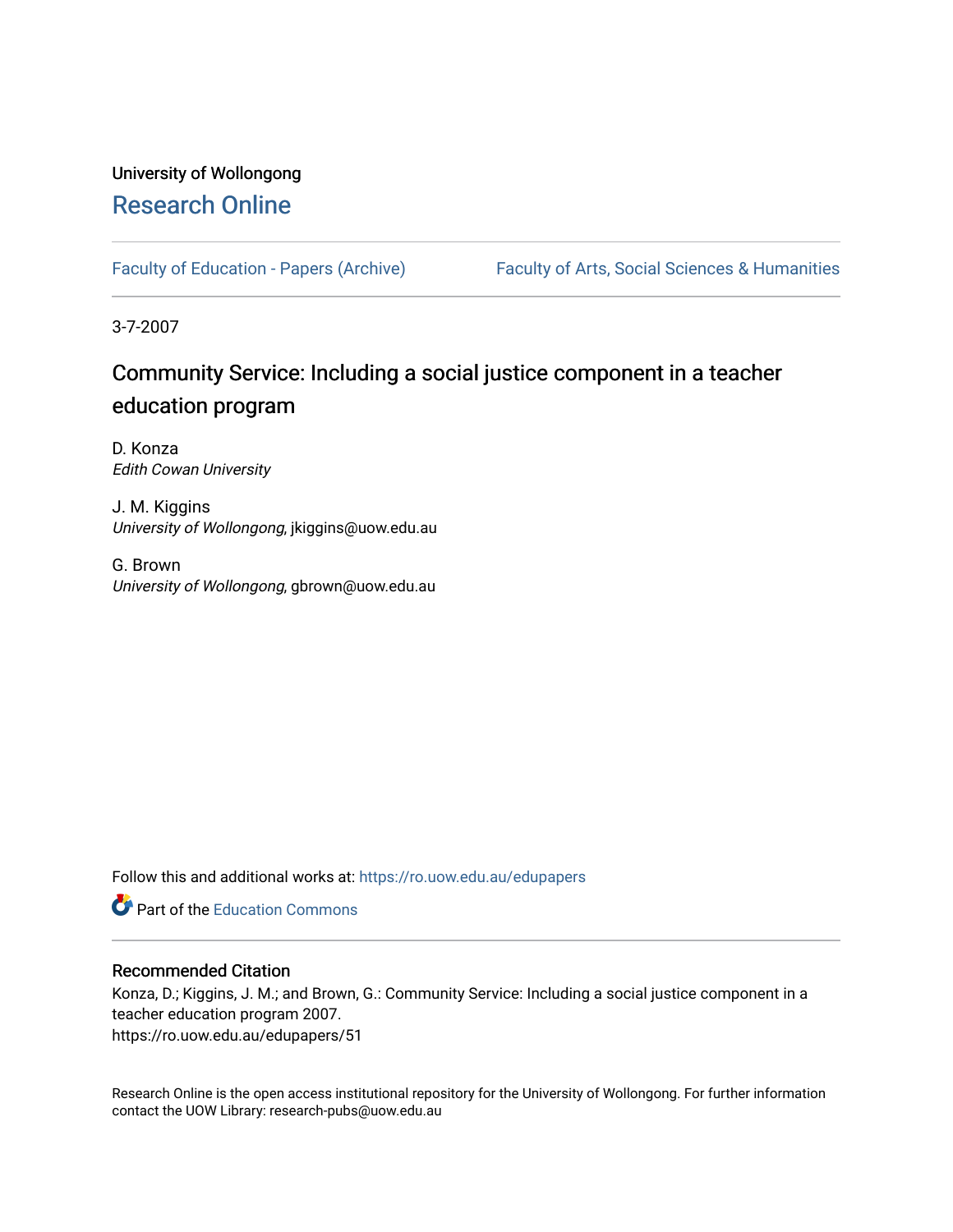## **ATEA 2007**

## **Quality in Teacher Education: Considering Different Perspectives and Agendas**

#### **Community Service: Including a social justice component in a teacher education program Deslea Konza Julie Kiggins Gordon Brown**

Themes addressed: The curriculum of teacher education; social justice

#### **Abstract**

Based on Dewey's notion of experiential learning (1938), community service has long been recognised as a vehicle that builds awareness and appreciation of diversity, addresses social justice issues, provides a context for developing partnerships with different community groups, and contributes to personal feelings of worth and fulfilment. As such, it is seen as an increasingly effective form of pedagogy within teacher education programs. This paper provides a brief overview of the literature relating to community service programs in a range of contexts, with a particular focus on their implementation in pre-service teacher education programs. The paper then describes the process undertaken to include a community service component in a newly developed four-year teacher education program at the University of Wollongong with the aim of increasing community awareness, social responsibility and social cohesion. The key components of the program are described and remaining challenges discussed.

**Keywords:** Initial Teacher Education Programs, Community Service, Service Learning; Social Responsibility

**Note:** In the North American literature, community service that is incorporated into education programs at any level is referred to as "service learning", and the two terms are used interchangeably in this paper.

\*\*\*\*\*\*\*\*\*\*\*\*\*\*\*\*\*\*\*\*\*\*\*\*\*\*\*\*\*\*\*\*\*\*\*\*\*\*\*\*\*\*\*\*\*\*\*\*\*\*\*\*\*\*\*\*\*\*\*\*\*\*\*\*\*\*\*\*\*\*\*

#### **Introduction**

The relationship between community service and emotional health and well-being, feelings of connectedness, and long-term health and happiness has now been firmly established (Panksepp, 1998; Seligman, 2001). Studies over the past decade also support a connection between community service and high levels of performance and effectiveness across a range of occupations (Goleman, 1998; Cherniss, 2002).

Researchers and writers such as Goleman and Seligman strongly believe that instruction in social and emotional learning should be as much of an integral part of the school curriculum as traditional academic instruction. Service learning, a community service component built into an educational program, has now been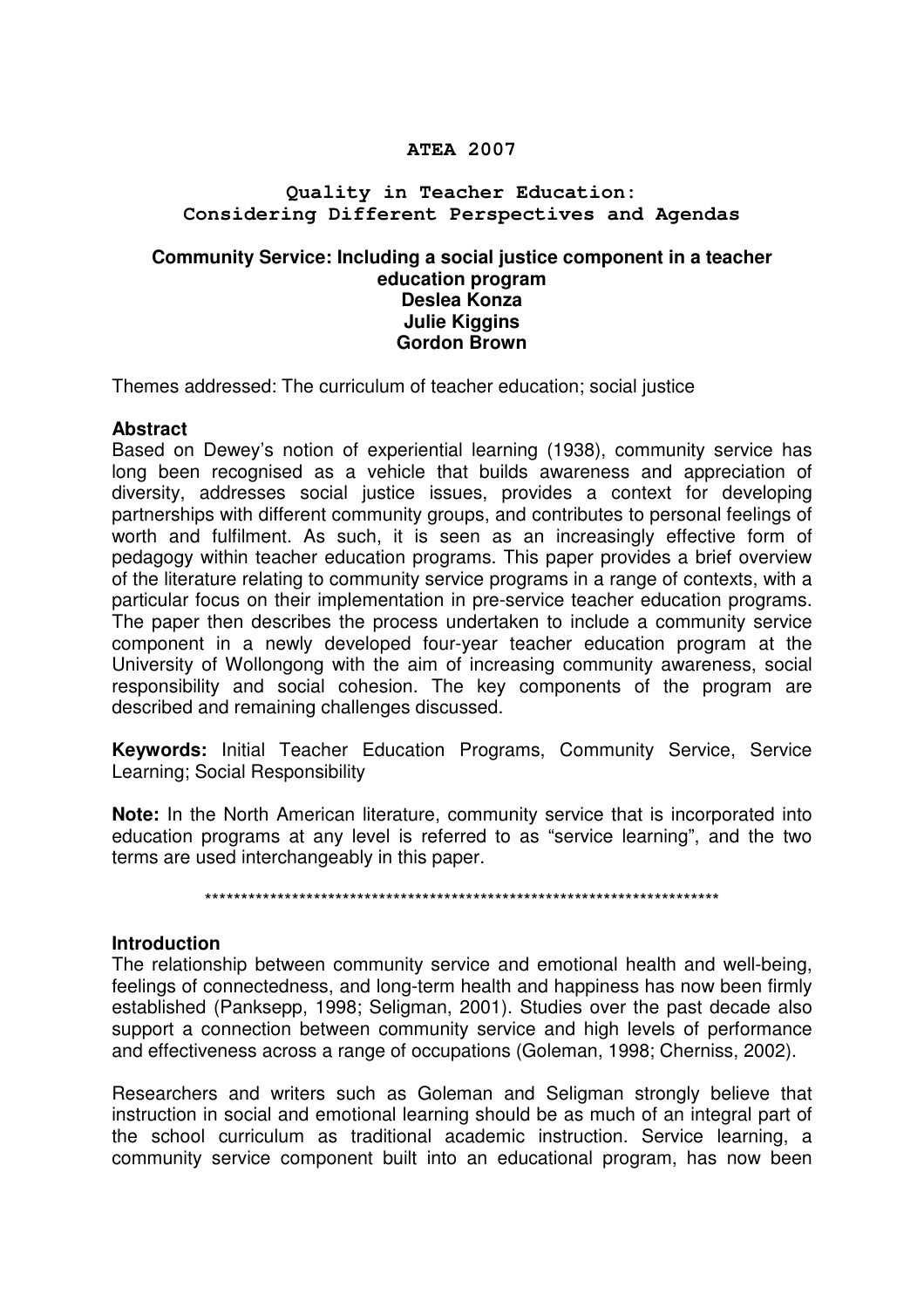incorporated into many school and college programs, and is building an enviable reputation as a pedagogical tool that has positive effects across a range of domains.

## **The impact of community service programs in schools and colleges**

Positive outcomes have been consistently associated with community service programs in a range of educational settings. Before exploring the specific results of research in teacher preparation programs, we will examine the effects of such service learning in other educational settings under the three broad headings of (a) academic gains, (b) social and emotional gains, and (c) increases in citizenship and community responsibility.

## Academic gains

Conrad & Hedin (1991) found that service-learning components in secondary school programs resulted in academic gains, a finding supported by the research of Cohen and Kinsay (1994), and Billig (2000). A significant additional finding of Billig's was that outcomes were stronger if they were particularly targeted by the program design. Similar academic outcomes were found in the very large studies conducted by Eyler and Giles (1999) with 2000 students, and Astin, Vogelgesang, Ikeda & Yee (2000, both cited in Malone et al, 2001) with 22,000 students. The consistent finding of gains in the important higher order thinking skills makes the academic outcomes of service learning particularly powerful.

## Social and emotional gains

Personal gains in increased self-esteem, self-efficacy and lower levels of isolation and alienation were reported by Conrad and Hedin (1991) and Eyler & Giles (1999). The latter researchers also found that interpersonal skills were positively influenced, that stereotyping decreased and racial tolerance increased. Billig (2000) in her summary of a decade of research on service learning in K-12 students also found significant positive outcomes in personal and social development.

## Citizenship and community responsibility

The development of empathy, appreciation of diversity, increased racial tolerance, and violence prevention have been associated with community service programs in secondary schools (cited in Lefkowitz & Tamarkin, 1997). Sax & Astin (1997) found increases in commitment to school. Astin et al (2000, cited in Malone et al, 2001), in their very extensive study, reported increased racial understanding, leadership abilities and plans to participate in service activities after graduation. Billig (2000) also found that students who completed a community service component had significantly more sophisticated career aspirations than those who had not.

While it was difficult to locate any reports of community service programs that did not result in positive outcomes, Eyler & Giles concluded that the quality of the service learning experience had a significant impact on the outcomes, and that not all programs were uniformly successful in achieving a wide range of positive results.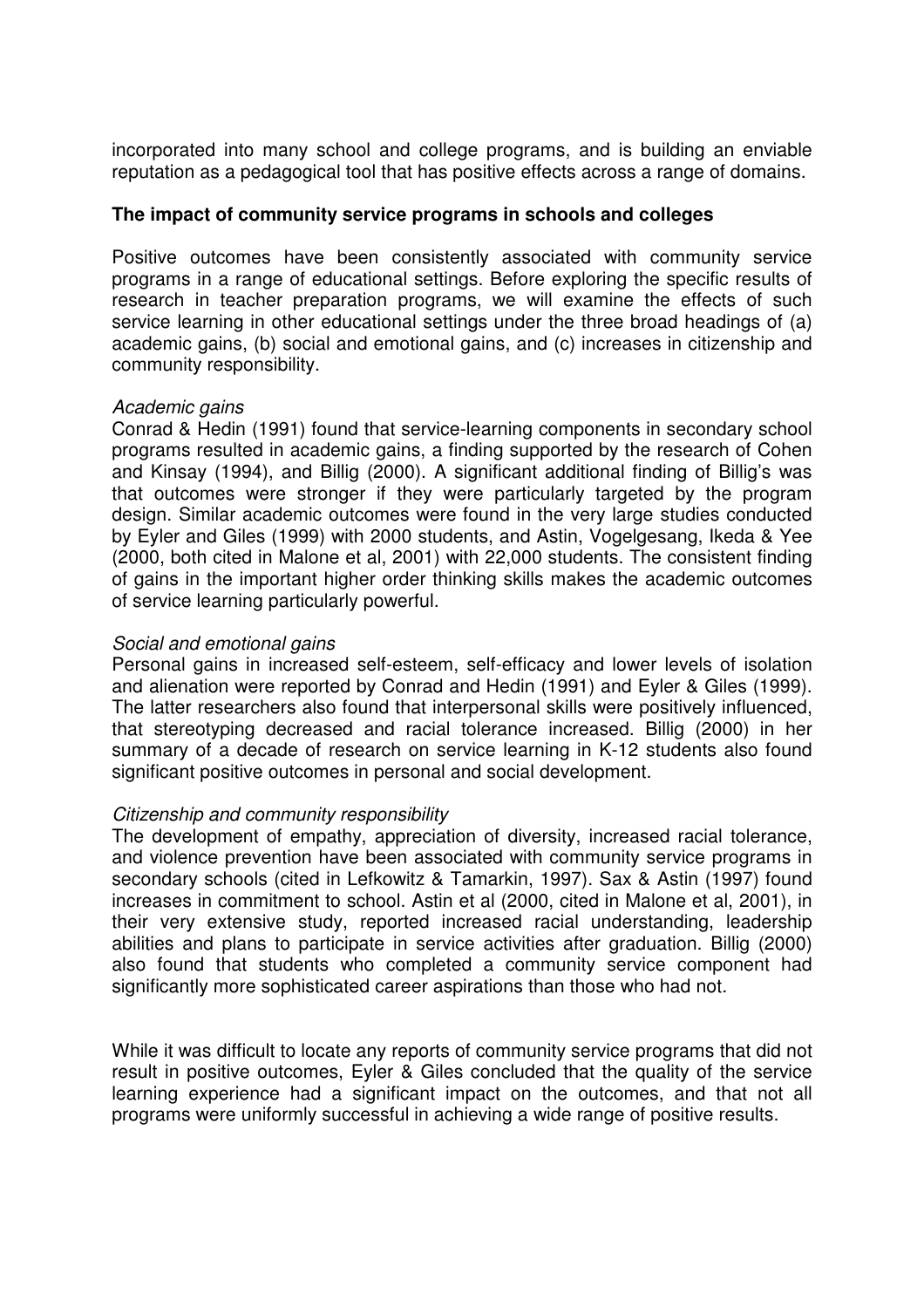Anderson (1999) identified the following principles of effective service learning programs:

1. aligning outcomes for service learning with curricular goals;

2. ensuring service learning programs are theoretically grounded in disciplinary knowledge;

3. including all stakeholders in the design, implementation and assessment of the program;

4. ensuring that all stakeholders should have clearly defined roles and responsibilities;

5. facilitating frequent and varied opportunities for service providers to engage in reflection; and,

6. for preservice teacher education candidates, ernsuring that the pedagogy of service learning is explicitly taught to increase the likelihood that it will be used in the practice of these future educators.

With these elements in mind, we will examine the outcomes of service learning components in teacher preparation programs.

## **The impact of community service programs in teacher preparation programs**

There is now a convincing body of research that prospective teachers who engage in service learning as part of their teacher preparation programs develop skills that will help them both as teachers and as people. We will now provide a fuller discussion of some of the specific outcomes of research into service learning in teacher preparation courses to provide a context for the introduction of such a component in the new four-year degree at the University of Wollongong.

## Application of theoretical knowledge.

While practice teaching provides opportunities to apply theoretical knowledge, community service programs provide additional contexts in which this can happen. This has been supported by research conducted by Alexandrowicz (2001) who stated:

"…the integration of community service learning and the development and application of the case study methods are proving a powerful approach to assess the teacher candidates' understanding and ability to apply university course content "

If the community service is conducted in a school context, the additional benefits of additional exposure to and opportunities to reflect on classroom management practices and a wider range of instructional strategies are added (Strage, 2002).

#### Improved problem-solving and critical thinking

Consistent with results of service-learning programs in primary, secondary and other tertiary programs, increased academic outcomes for preservice teachers involved in similar programs were reported (Root & Batchelder, 1994, cited in Root, 1997; Vadenboncoeur ett al, 1996). This provides a strong argument against those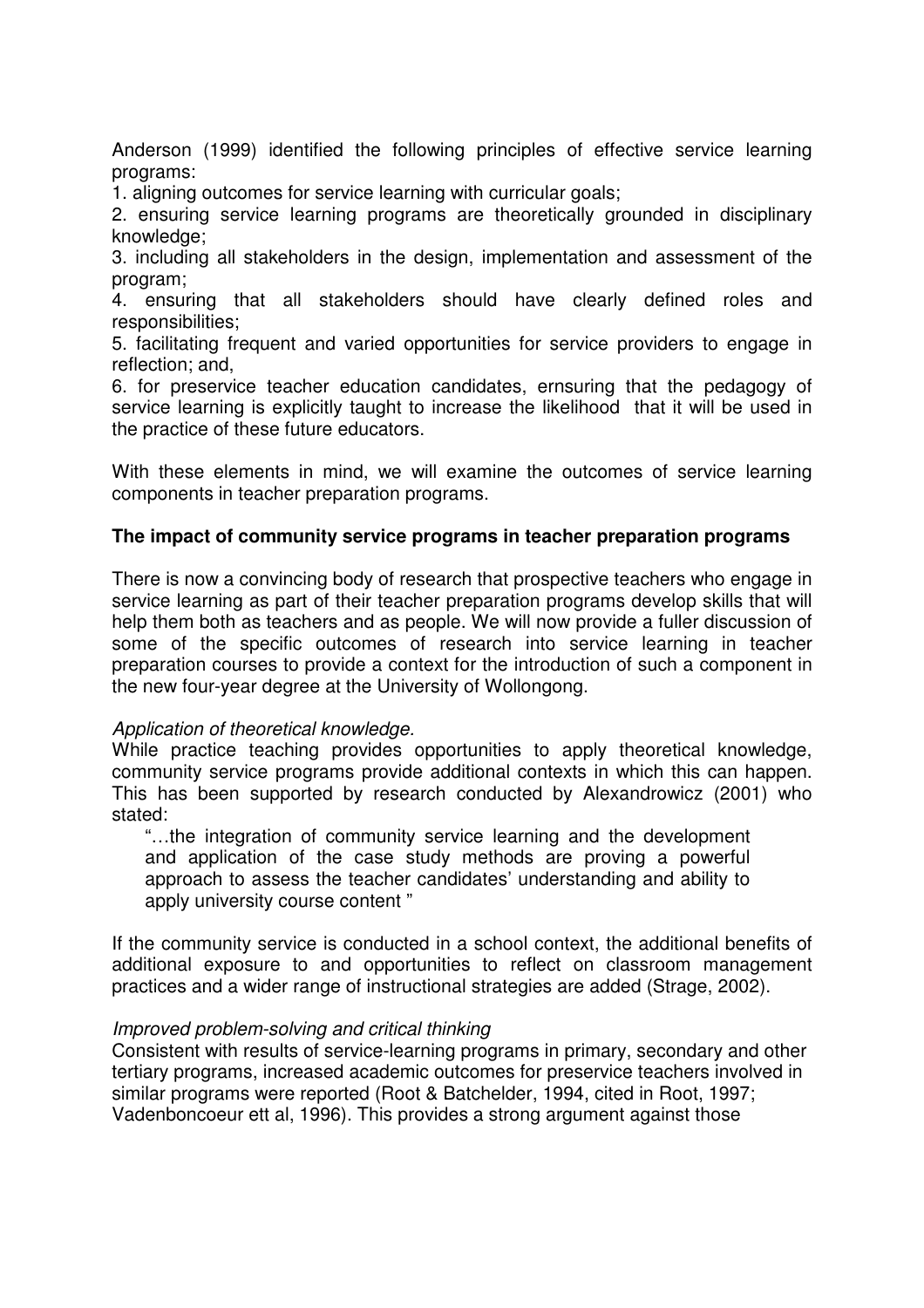academics who use the argument that such programs waste valuable teaching time, and that they are inconsistent with the broad goals of a university education.

#### Improved communication skills

Interacting with a range of people, many from unfamiliar backgrounds, which is necessary in many service learning programs built new communication strategies. With improved communication comes greater understanding, greater trust, and an increased willingness to persevere through difficulties (Sullivan, 1991; Vickers, Harris & McCarthy, 2004).

#### Increased self-esteem

The reflective journal entries of students in Strage's (2002) study of a servicelearning program in an extremely disadvantaged community revealed that students came to see themselves in a new light. They became more resourceful when faced with difficulties, and the resolution of problems enhanced the picture they had of themselves.

"I have to say that it felt great to know that the children trusted me. I think the whole experience was a great way for me to realise that I could multitask when it came to the student's' needs,"

As Strage reported:

"The students came to discover dimensions in themselves that they did not realise they had. They came to identify and appreciate talents and strengths they could draw on, as they pushed themselves to be the very best teacher they could be."

Further studies by Green, Dalton & Wilson (1994) and Wade (1995) supported the view that service-learning programs resulted in increased self-esteem.

#### Sensitivity to diversity and changes in attitudes, beliefs and perceptions.

A number of studies revealed that interacting with someone who is different in areas of culture, gender, primary language, socio-economic status, learning capabilities and religion resulted in positive attitude and behaviour change. Preservice teachers were more confident and willing to teach and interact with a very diverse population of students, and developed more appropriate language, attitudes and behaviour after service learning experiences (Aguilera, 1995; Flores & Yee-Sakamoto, 2003; Hedrick, McGee & Mittag, 2000; Siegal, 1994).

Research by Malone, Jones and Stallings (2001) found that pre-service teacher education students were "transformed " in significant ways by a tutoring experience that was integrated into their teacher education course. They found particular benefits when the tutors were matched with tutees who were significantly different in terms of ethnicity, culture and socio-economic status. Strage's (2002) research also found that students developed new understandings about their erroneous preconceptions and stereotypes. While initially believing that they were open-minded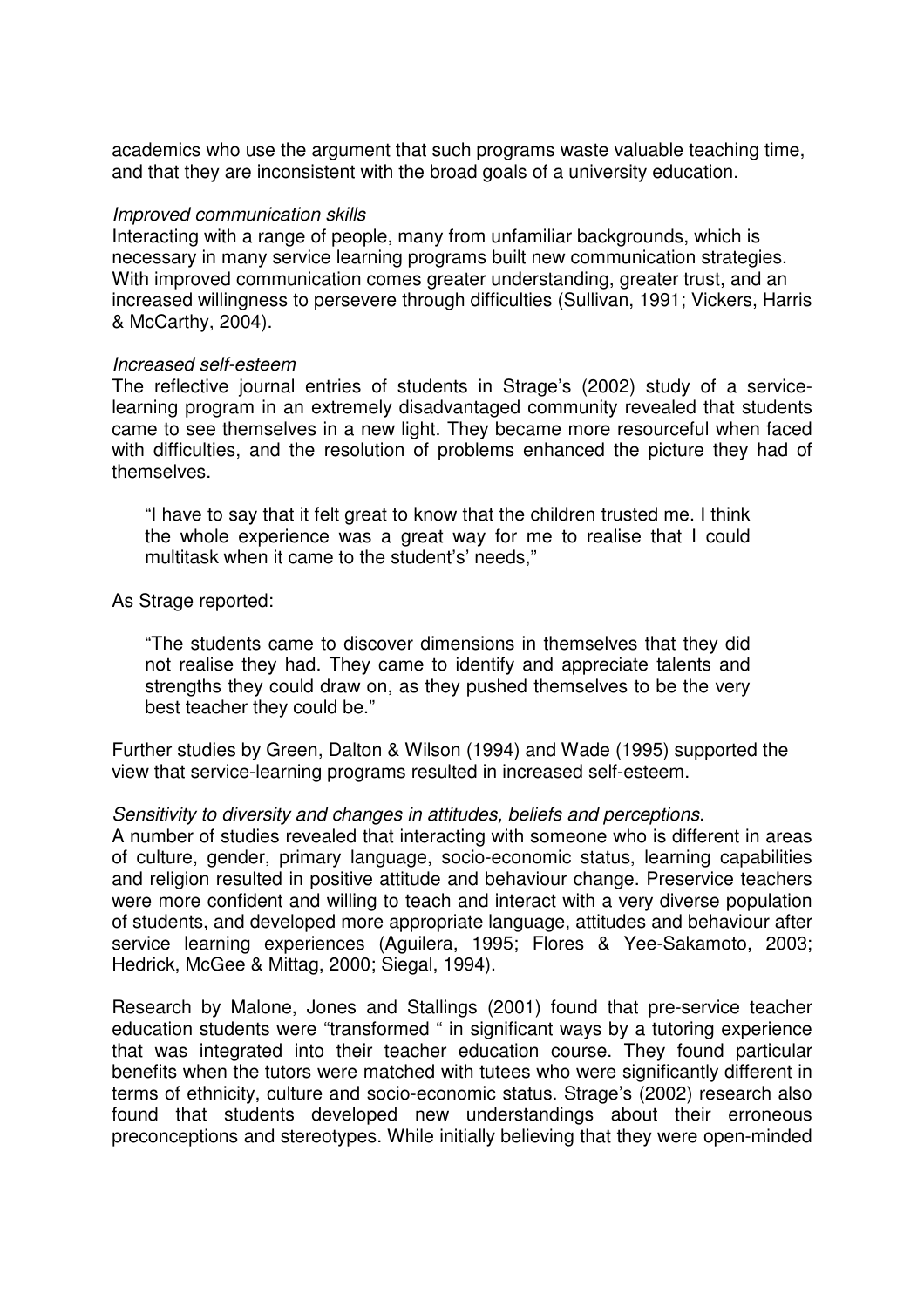and fair, many journal entries reflected their growing awareness that they often made unwarranted assumptions and responded in stereotypical ways.

## Stronger commitment to teaching as a profession and an ethic of service, and increased willingness to take on leadership roles

This outcome was reported in a number of studies (Filippo et al, 1993, cited in Malone et al, 1997; Strage, 2002). Strage noted that the introduction of community service programs helped address a continuing problem facing her school district in Silicon Valley, California. More than half of the newly graduated teachers were leaving the profession within the first year. The reason most often reported for this was the difference between their expectations about life and work in the classroom and the realities they encountered. Schools lacked the materials the teachers expected, and they had no idea where to turn for alternatives; assumptions they made about parent support proved to be incorrect; students were often not able to work and learn to their potential because of problems inherent in their home lives. A community service program built into their teacher education course gave these teachers early field experiences and strategies for success in just these types of environments. It was built on a variation of the African proverb "it takes a village to raise a child". It acknowledged that retaining successful teachers in their valley required contributions of many stakeholders - not just the formal teacher preparation programs but the businesses and resources that made up the broad community.

Anderson (1998) and Vadenboncoeur et al (1996) also reported increases in the students' perceptions of themselves as future leaders, and as having the ability to make an impact.

#### Strengthened caring and advocacy skills

Service learning programs in disadvantaged communities resulted in teacher education students coming to a new appreciation of the strength and resiliency of children, but also of their vulnerability. They began to see an increasing advocacy component in their future teaching role (Anderson & Guest, 1993; Root and Batchelder, 1994; Strage, 2002; Swick, 1999).

The evidence for the effectiveness of community service programs across so many different domains provided the motivation for the inclusion of such a component in the new teacher education program, which is now briefly discussed.

#### **Community service in the teacher education program at the University of Wollongong**

The development of a new four-year Bachelor of Primary Education degree provided the impetus and opportunity to include community service as a compulsory component of the new degree. A committee of three academics was the instigator of this component, and canvassed faculty opinion on the idea. All but two of over forty academics were broadly supportive of the idea of a community service module within the new degree. Thus with broad but not unanimous support, guidelines were developed regarding implementation.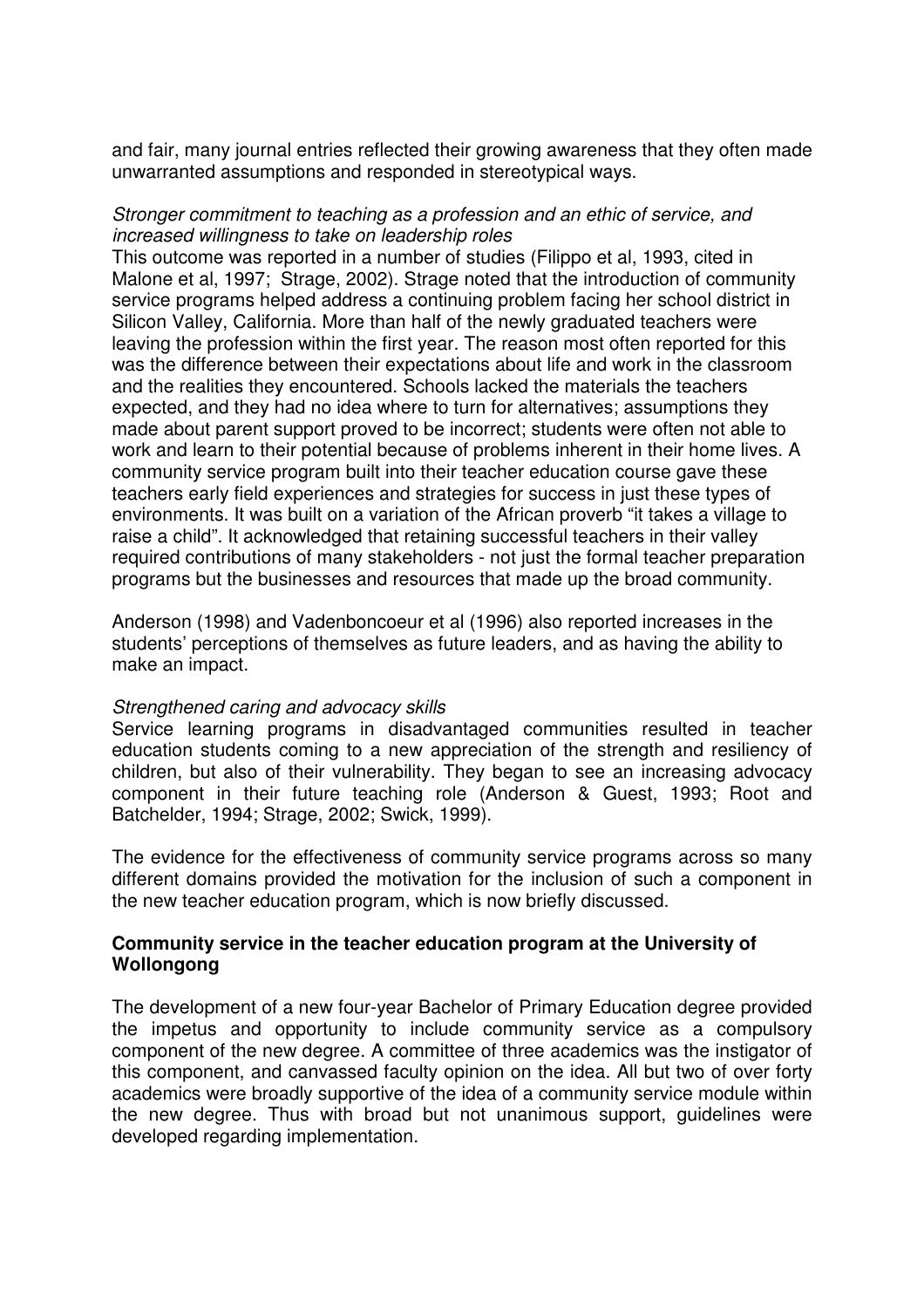## **Key aspects of the community service program**

#### Significant number of hours

The aim was to make the number of hours significant in order for it not to be seen as a token requirement by students, and to increase the likelihood of real engagement in the process. A total of 70 hours was agreed on, and these hours were to be completed in the third year of the program. If students were already involved in voluntary community service, they could continue in that role, but needed to accrue the required hours within the third year of their program rather than being able to have past service signed off as having met the requirement.

The committee felt that the community service component would provide an opportunity for all students to interact with a more diverse section of the population, thus non-educational contexts were to be the focus of this component. Communitybased organisation such as disability services, youth and children's services, community centres, aged care facilities, drug and homeless programs, and arts, environmental and animal welfare organisations are some of the available options. Other options still being canvassed are volunteer emergency services, rural fire services, and even overseas volunteer opportunities organised by external bodies, depending on the skills of the students.

#### Students operate in cohorts

There is evidence that students who move through their teacher preparation programs in cohorts build stronger networks, take a greater interest in each others' attainments, and maintain a sense of community that extends beyond the formal teacher preparation program itself (Holmes, 1995, cited in Strage, 2002). It is planned to place students wherever possible in small cohorts for their community placements so they can provide support, feedback and advice for each other.

#### Students reflect on their experiences

Reflective journals and web-based discussion sites will be used to encourage students to integrate formal academic knowledge with their community experiences, and to establish connections between campus-based learning and site-based learning. The development of portfolios in community service reflections has been used successfully and these will be trialled in the more structured format recommended by Wade and Yarborough (1996).

#### Administrative support

It was clear that coordinating and supporting the placements of approximately 180 students would require a level of administrative support similar to that required by practice teaching placements. An administrative allocation was made to support the development of a community service data base, and the creation of supporting materials such as log books and community service feedback forms.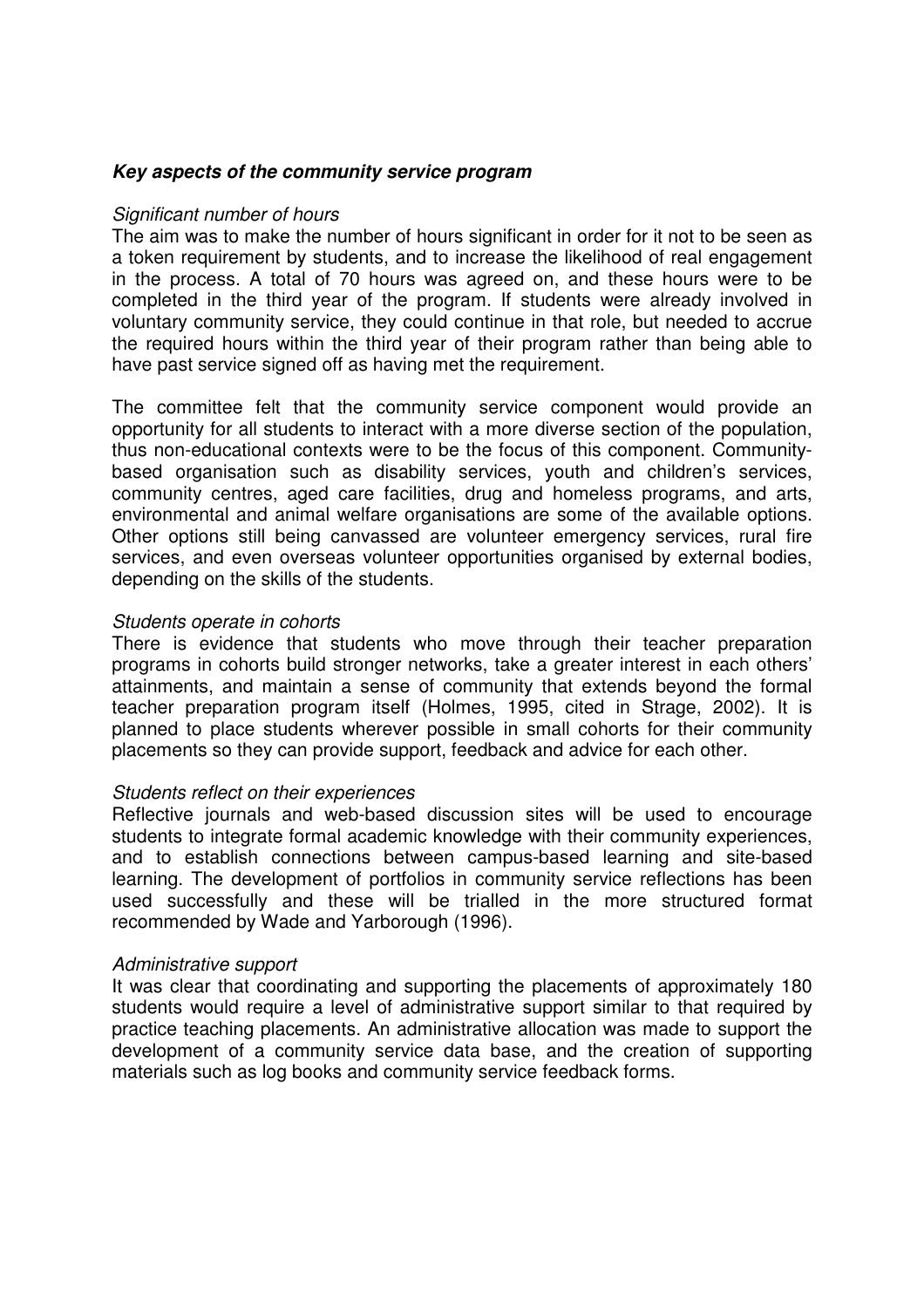## **Aspects still to be developed**

#### Community service component to be embedded in the pedagogy of a subject The literature makes it quite clear that a strong link to an academic subject is integral to the success of service learning programs. This is not yet a key component of the University of Wollongong program. While broad support of the idea was established, very few academics felt that their particular subject was an appropriate place in which it could be housed. This could reflect poorly disseminated information about the value of the program and the research evidence that most subjects can meet its outcomes through service learning. The committee has considerable work to do to convince subject coordinators to take on this commitment.

## Collaboration with community stakeholders

Service learning experiences should provide authentic service to the community and valuable learning opportunities for the students. Because the community service component does not begin until 2009, little more than interest in the community service elements has been agreed upon by local agencies and businesses at this stage. Strage (2002) highlighted the importance of gaining the close cooperation of all stakeholders and involving community partners in all stages of planning, with clear articulation of goals and implementation plans. This stage of the planning process must be implemented in the year prior to the first enrolment of students (2008) to ensure that community partners are invested in the program.

## Site visits by academic staff

The committee believed that site visits by academic staff would add greatly to the integrity of the service component, but workload concerns meant that this notion did not receive support. Realistically, current staffing levels are not sufficient to cover visits to 180 students. The appointment of a coordinator of the program - and it would have to be a full-time appointment - seems to be the only way this hurdle could be overcome. In addition, the departure (with no replacement) of the administrative staff member who had responsibility for the database management means that the entire program is now at risk.

## Systemic support

Not only do individual faculty members have to be persuaded that community service is a way to meet academic outcomes across a range of subject areas, bureaucrats associated with educational institutions must engage with, and indeed be convinced by, the evidence in order for the required financial support to be forthcoming. If community service programs are not valued at the highest level, they will not be funded.

## **Conclusion**

This paper has presented convincing evidence to support the inclusion of community service components in teacher education programs - indeed the evidence is almost overwhelming that positive outcomes are achievable across academic, social and emotional domains and can contribute to a potential teacher's development in a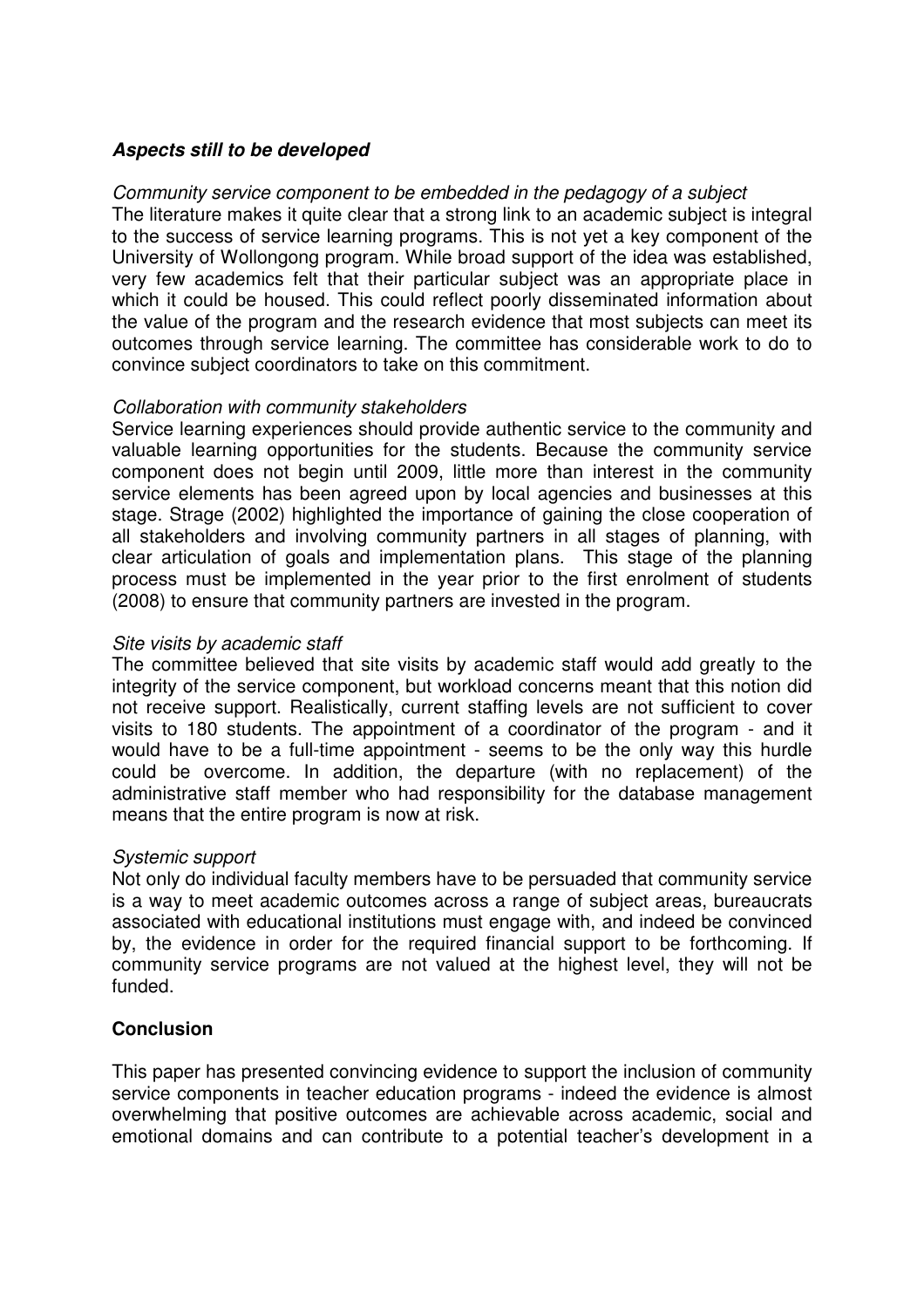myriad of ways. Such programs do, however, require careful planning, close collaboration with community partners, and above all, the support of those who allocate funding. The committee has much to do to gain the required support for the program to go ahead. A concerted effort will be made to inform academic staff of the benefits and versatility of service learning in an effort to engender some enthusiasm for a program that has much potential for positive outcomes for all stakeholders.

## **References**

- Aguilera, D. E. (1995 March) Who's serving whom and who's learning what? Critical analysis of service learning programs. Paper presented at the Annual meeting of the National Association for Ethnic Studies, Boulder, CO.
- Alexenandrowicz, V. (2001). Community service learning in culturally diverse settings as a springboard for student constructed case studies. Retrieved March 27, 2007 from http://findarticles.com/ p/articles/mi\_qa3673/is\_200107/ai\_n90023
- Anderson, J. (1998). Service learning and teacher education. Washington, DC: EIC Clearinghouse on Teaching and Teacher Education [ED421481].
- Anderson, J. (1999). Learning with the community: Concepts and models for service learning in teacher education. Washington, DC: American Association for Higher Education.
- Anderson, J. & Guest, K. (1993). Linking campus and community: Seattle University's community service internship for preservice teachers. Paper presented at the National Service-Learning Conference, Minneapolis, MN
- Billig (2000). Research on K-12 school-based service learning: The evidence builds. Phi Delta Kappan, 81(9), 655-664.
- Boyer, E. (1999). The scholarship of engagement. Journal of Public Service and Outreach, 1(1), 11-20.
- Cherniss, C. (2002). Emotional Intelligence and the good community. American Journal of Community Psychology, 30(1), 1-11.
- Cohen, J., & Kinsey, D. (1994). "Doing good" at scholarship: A service learning study. Journalism Educator, 48, 4114.
- Conrad, D., & Hedin, D. (1991). School-based community service: What we know from research and theory. Phi Delta Kappan, 72(10), 743-749.
- Dewey, J. (1938). Experience and education. New York: Collier.
- Flores, P. A., & Yee-Sakamotop, I. (2003). The effects of service learning on preservice teachers: Preparing for diverse student populations. Paper presented at the International Conference on Civic Education Research, New Orleans, LA.
- Goleman, D. (1998). Working with emotional intelligence. New York: Bantam.
- Green, J., Dalton, R., & Wlson, B. (1994). Implementation and evaluation of TEACH: A service-learning program for teacher education. Paper presented at the annual meeting of the Association of Teacher Educators, Atlanta, GA.
- Hedrick, W. B., McGee, P., & Mittag, K. C. (2000). Pre-service teacher learning through one-on-one tutoring: Reporting perceptions through email. Teacher and Teacher Education, 16, 47-63.
- Lefkowitz, D. S., & Tamarkin, T. (1998). The promotion of social and emotional learning: school-based prevention efforts. The Journal of Primary Prevention, 19(1), 73-76.